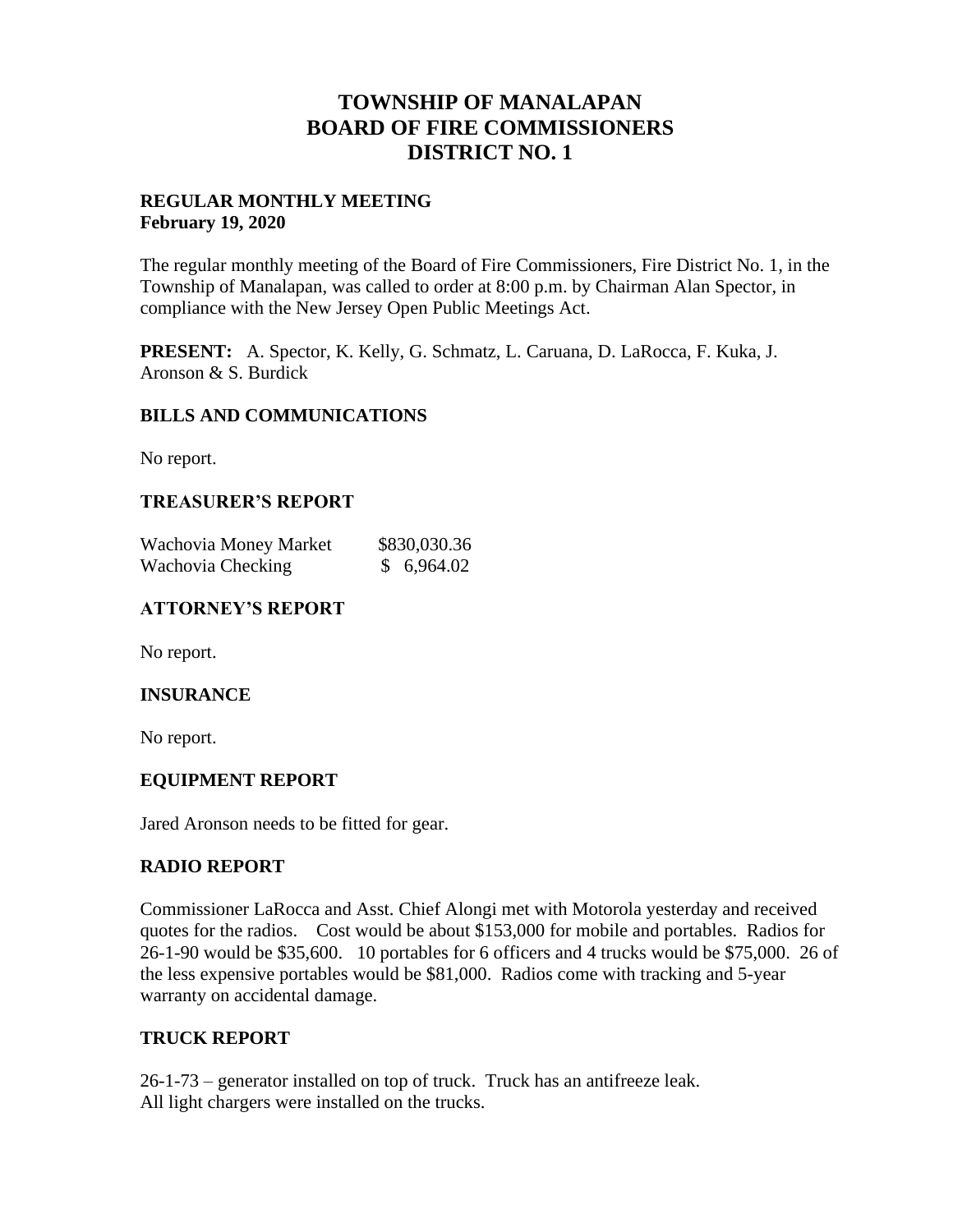# **CHIEF'S REPORT**

No report.

# **MEMBERSHIP REPORT**

No report.

# **ASSOCIATION REPORT**

Jared would like to renovate the radio shack in the Main House and would need approximately \$15,000 to \$20,000.

# **TRUSTEES' REPORT**

No report.

# **OLD BUSINESS**

See attached.

### **NEW BUSINESS**

Commissioner Schmatz made a motion to pay all vouchers; this was seconded by Commissioner Kelly. All voted aye.

Meeting opened to the public at 8:56 p.m.

A motion was made by Commissioner Spector to adjourn; it was seconded by Commissioner Kelly and all voted aye.

Meeting adjourned at 8:58 p.m.

 Respectfully submitted, Kenneth Kelly, Clerk